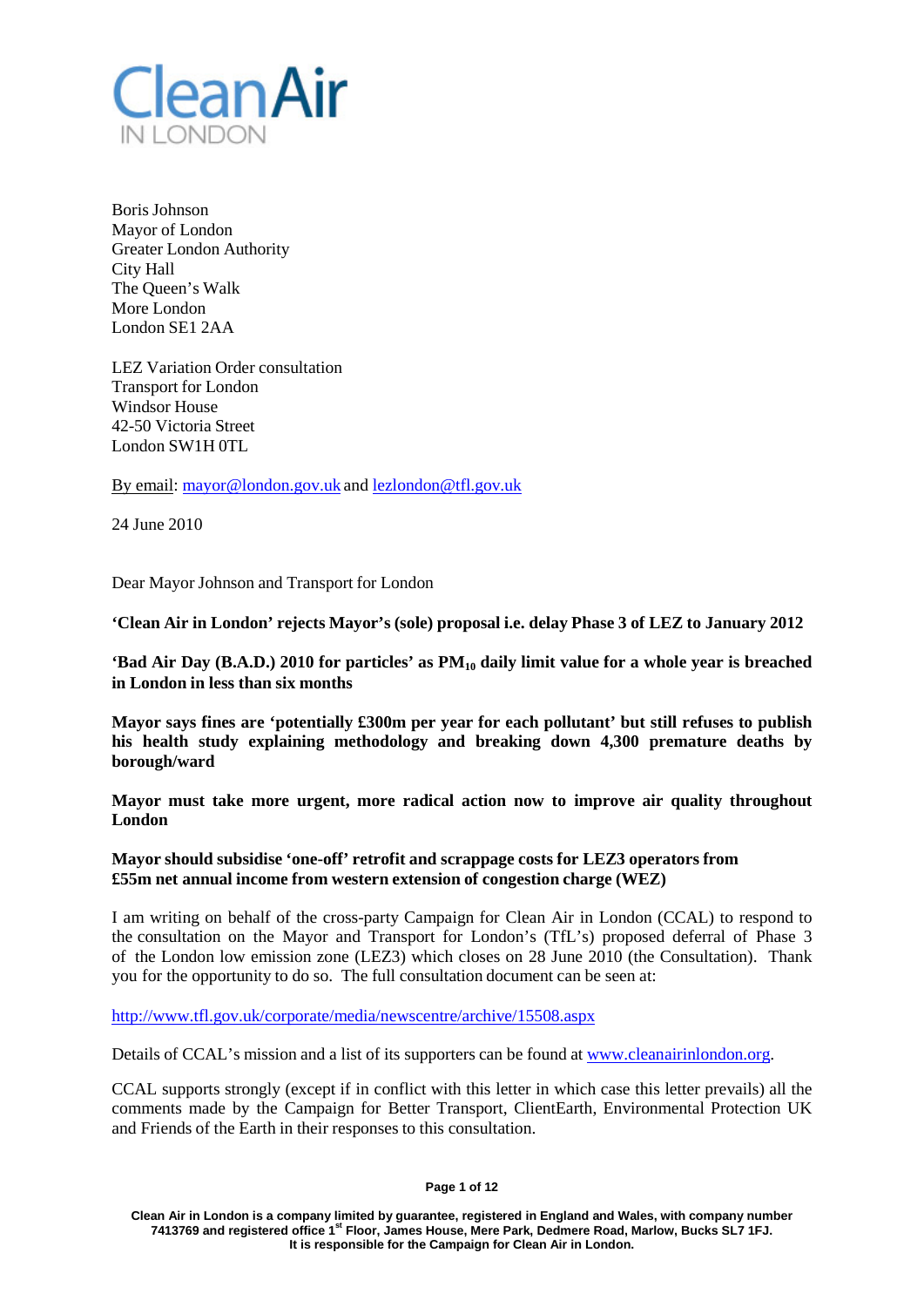

The  $PM_{10}$  daily limit value for a whole year has been breached in London in less than six months. See:

[http://www.londonair.org.uk/london/asp/publicstats.asp?statyear=2010&mapview=PM10b&region=0](http://www.londonair.org.uk/london/asp/publicstats.asp?statyear=2010&mapview=PM10b&region=0&sit)  $\&$ sit e=CT8 $\&$ nostcode= $\&$ la\_id= $\&$ objective=All

This breach is very significant, *inter alia*, since:

- it throws further doubt on the UK's reapplication for a time extension until 2011 to comply with the  $PM_{10}$  daily limit value (i.e. to avoid the prospect of fines) not least because there is no 'sea breeze' causing these problems (as the Government may try to argue);
- with no more than 35 breaches allowed in the whole of 2011 (even if the UK obtains a time extension for  $PM_{10}$ ), it shows that the Government and Mayor need to do much more, much faster to improve air quality in London;
- will we see the Mayor's chaotic traffic measures to tackle (many) local 'hotspots' or will we see a'well thought-through' 'Clean Air Zone' in inner London; and
- it reminds us how 'daft' Mayor Johnson was to postpone LEZ3 last year. The air pollution problem in London is much worse than most of us have realised.

# **Summary**

The Mayor announced his decision to suspend Phase 3 of the London low emission zone (LEZ3) on 3

February 2009. As early as 18 March 2009, the London Assembly passed a motion calling on the Mayor to reverse his decision. Subsequently 'most stakeholders' supported the retention of LEZ3 in their responses to the consultation on the Mayor's draft Transport Strategy.

The current consultation on the postponement of LEZ3 is farcical. For a start, it suggests implementing LEZ3 in January 2012 is a great new idea from the Mayor when the reality is he seems to have suspended a long-planned and crucial public health measure on a 'whim'. Worse, the Consultation omits crucial information and lists three options, two of which the Mayor tells us are not real:

- 1. implement LEZ3 on 4 October 2010 as originally planned;
- 2. postpone LEZ3 to 3 January 2012; or
- 3. scrap LEZ3 altogether.

The Consultation then goes on to say: the first of those options is 'no longer feasible'; the second is being consulted upon; and the third is not being consulted upon i.e. the Mayor has only one proposal which is to delay LEZ3 until 3 January 2012. CCAL does not comment further in this letter on the so-called

'Proposals' 1 or 3 other than to say the information about them is as inadequate as it is about Proposal 2.

The continuing failure to provide adequate information means that CCAL and other consultees are unable to give intelligent consideration or an informed response to the option(s) being consulted on. For example, it is difficult to think of information which could be more relevant to the public consultation than that which shows the health impact of poor air quality in each part of London, and the extent to which the postponement of LEZ3, the removal of the WEZ and the Mayor's other

#### **Page 2 of 12**

**Clean Air in London is a company limited by guarantee, registered in England and Wales, with company number 7413769 and registered office 1st Floor, James House, Mere Park, Dedmere Road, Marlow, Bucks SL7 1FJ. It is responsible for the Campaign for Clean Air in London.**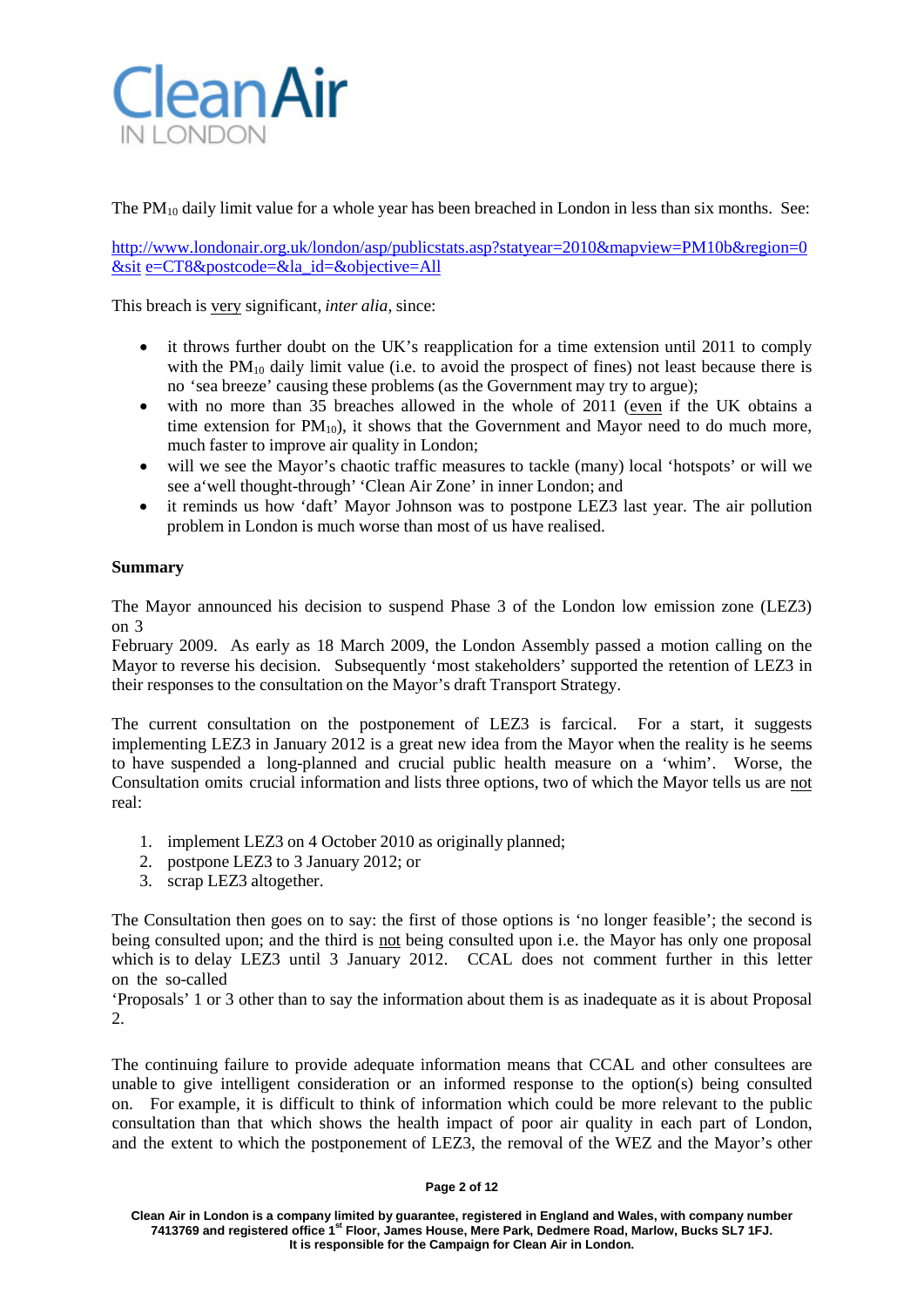

air quality proposals will result in EU air quality laws continuing to be breached.

If this information is not provided in good time, and at least 21 days prior to a final closing date for this consultation, we reserve the right to challenge this and other related consultations, and any decision taken following those consultations, in particular on the basis that such consultation has been inadequate and has failed to meet accepted public law standards.

TfL therefore should extend the deadline for comments on the current LEZ3 consultation by three or more weeks.

CCAL rejects (yet again) the Mayor's proposal to postpone LEZ3 until 3 January 2012. To mitigate the financial impact on operators, CCAL urges the Mayor most strongly to use part or all the £55m net annual income from the western extension of the congestion charging zone (WEZ) to subsidise retrofit and scrappage costs for the most vulnerable operators. Amongst other things this would create a valuable precedent for linking directly road user charging with public health benefits and 'green' jobs.

## **Background**

As you know, details of Phase 3 of the proposal for a London low emission zone (LEZ3) were originally set out by Mayor Livingstone on 4 June 2007. See:

<http://www.tfl.gov.uk/static/corporate/media/newscentre/archive/5229.html>

That announcement followed a consultation which included details of the area, tonnes and the number of people expected to be protected by the implementation of LEZ3. Annex A on page 45 showed (for Variant 1) that over 15% of those worst affected by poor air quality were due to be protected by the implementation of LEZ3 on 4 October 2010. See:

<http://www.tfl.gov.uk/roadusers/congestioncharging/6722.aspx>

Phases 1 and 2 of the LEZ entered into force on 4 February and 7 July 2008 respectively.

Mayor Johnson announced his decision to suspend LEZ3 to an unspecified date on 3 February 2009 (famously the day when London drew to a standstill due to snow). See:

<http://www.tfl.gov.uk/corporate/media/newscentre/archive/11096.aspx>

CCAL has said repeatedly it is irresponsible and wrong of the Mayor to postpone LEZ3 most notably on

3 February 2009 and in responses to consultations including:

17 November 2009 – Consultation with London Assembly and Functional Bodies

"CCAL opposes strongly the delay of Phase 3 of the LEZ and urges the Mayor to introduce by January

2011 one or more inner LEZs along the lines of the Berlin scheme (i.e. to coincide with the possible removal or the WEZ or otherwise)."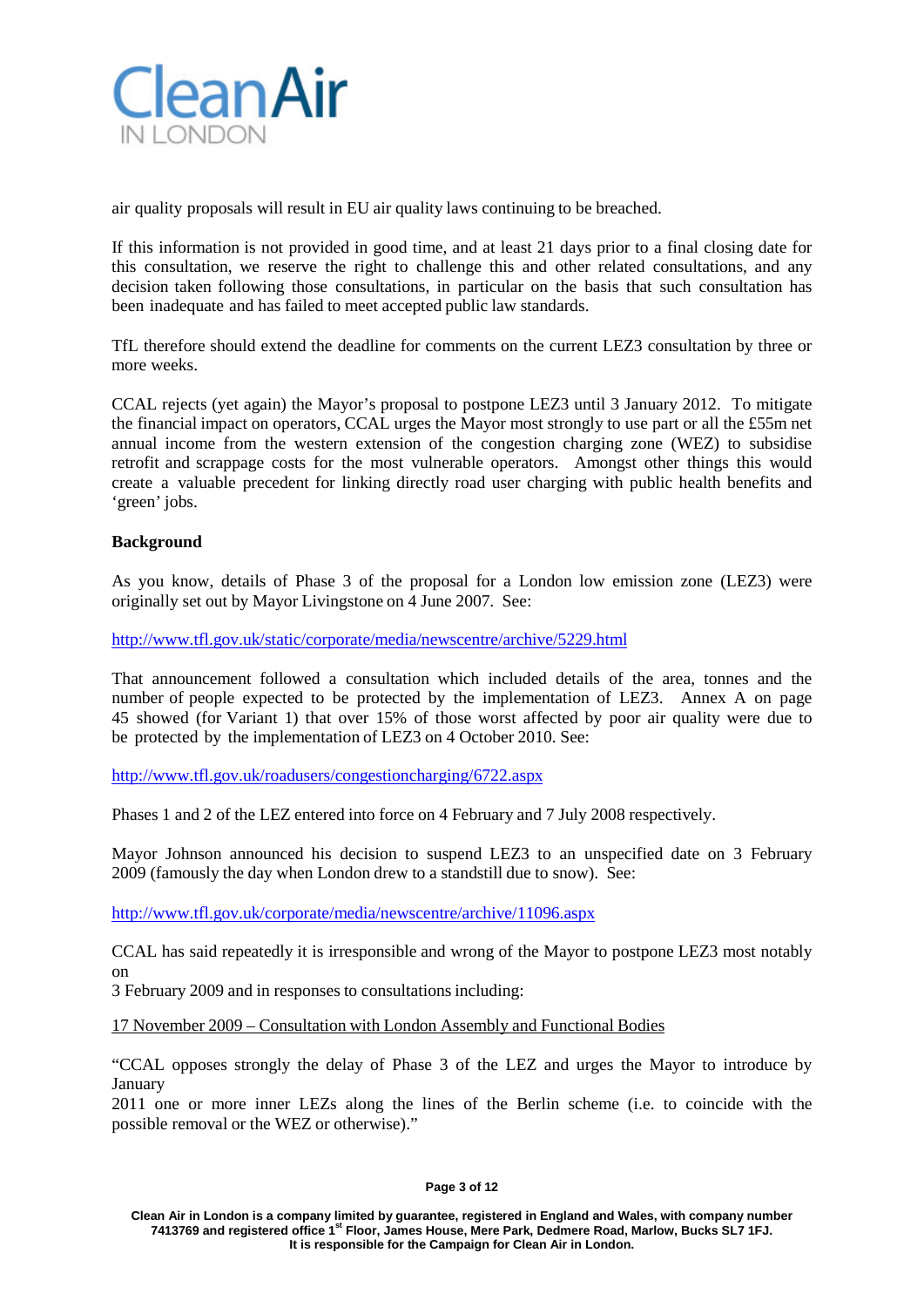

## 11 January 2010 – Consultation on the draft Transport Strategy

"CCAL objects to the delay of Phase 3 of the LEZ."

CCAL continues now to oppose the delay of LEZ3 to 3 January 2012. Measures such as this are needed now not in future years. The Mayor must take more urgent, more radical action now to improve air quality throughout London and ensure full compliance with air quality laws.

## **Substantial information shortfall in three air quality-related consultations**

You will appreciate that with consultations ongoing about the postponement of LEZ3 and the removal of the WEZ it is important to have a clear understanding of the context of those consultations. In this respect the Integrated Impact Assessment for the draft AQS is a vital document and we note it has still not been published. In the absence of that document, and in the absence of the requisite information in the LEZ3 consultation papers themselves, CCAL is prevented from responding fully to the LEZ3 consultation (or on those relating to the draft AQS or the WEZ), including in relation to whether the proposed deferral of LEZ3 to January 2012 is compatible with the UK's obligation under air quality laws.

Please would you publish the following information as a matter of urgency and in a way that will readily bring it to the attention of the public:

- a) the health study with estimates of premature deaths due to dangerous airborne particles, broken down by borough and ward across London. CCAL has previously requested this information under FOIA / EIR and was told on 12 May 2010 that "the expected release date is soon". CCAL has also requested a review of the decision to refuse the release of this information. It is imperative that the information is published now as part of each of the three consultations, and in good time for consultees to consider it fully;
- b) modelling or estimates of the likelihood of the  $PM_{10}$  daily limit value being breached in 2011 in London if LEZ3 were to be postponed. In particular:
- i. the modelling undertaken of the impact of the removal of the LEZ3 (including of the highest mean concentrations of annual mean  $PM_{10}$  within 'concentration contours' shown in Figure 6-2 on page 46 of the 'Variation Order 1 Integrated Impact Assessment (Final Report May 2010)'):
- ii. any modelling of the impact of mitigation measures (e.g. those referred to in 'Box 9' on page 63 of the draft AQS);
- iii. any assumptions underpinning the above modeling;
- iv. the TfL commissioned study of measures to address concentrations at 'priority locations' based on international best practice (as referred to in 'Box 9' on page 63 of the draft AQS).
	- c) modelling or estimates of the likelihood of the  $NO<sub>2</sub>$  annual mean and hourly limit values being breached in 2010, 2011 and 2012 in London (including in the area shown in Figure 6- 2 on page 46 of the 'Variation Order 1 Integrated Impact Assessment (Final Report May  $2010)$ '), and the likelihood of maintaining annual mean concentrations of NO<sub>2</sub> below 60  $\mu$ g/m<sup>3</sup> in each of those years, if LEZ3 were to be postponed. In particular:

#### **Page 4 of 12**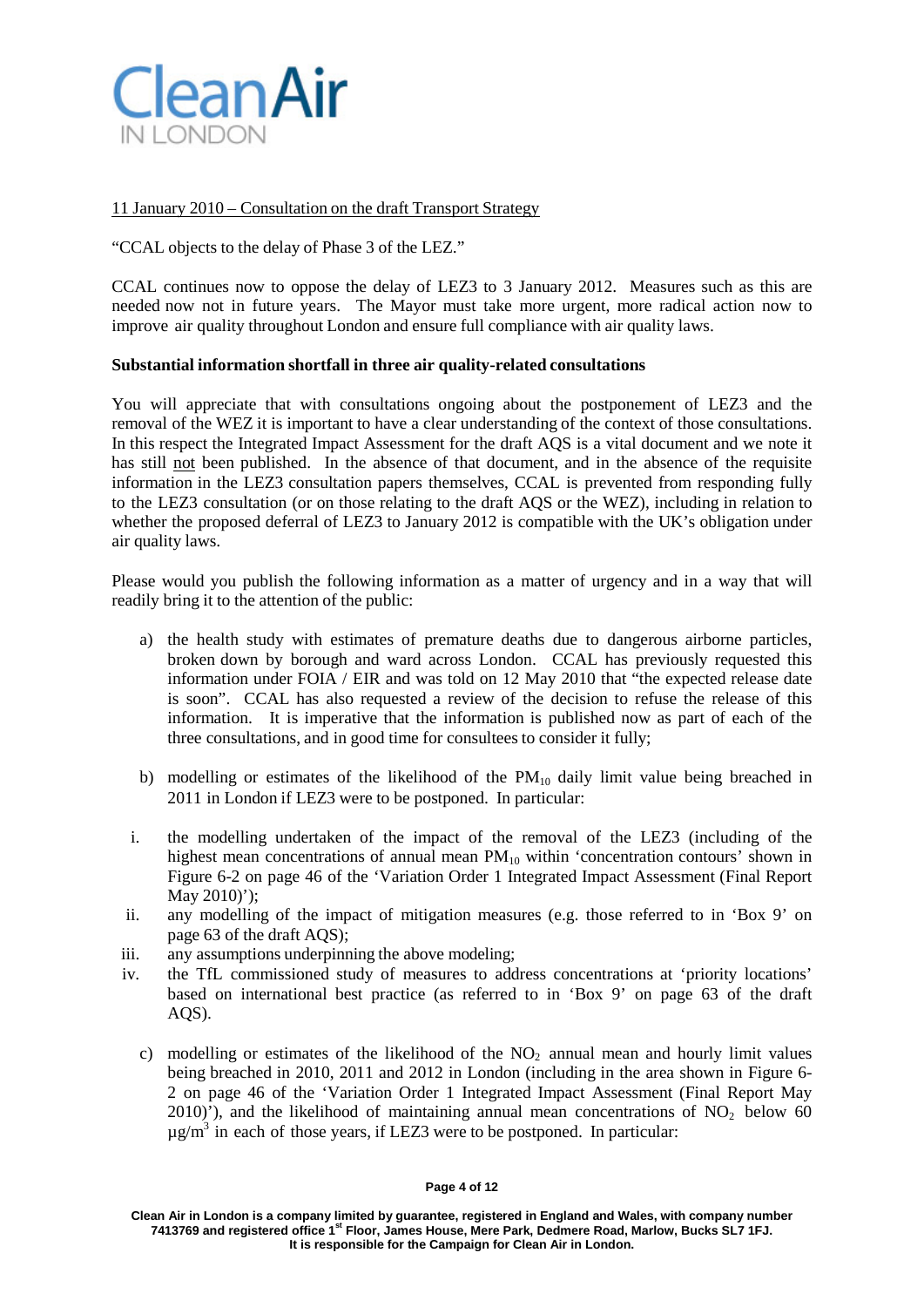

- i. the modelling undertaken of the impact of postponing LEZ3;
- ii. any modelling of the impact of mitigation measures (e.g. of the type for  $PM_{10}$  referred to in 'Box 9' on page 63 of the draft Air Quality Strategy);
- iii. any assumptions underpinning the above modelling;
- iv. any related work done for TfL by ERG/King's College London, TRL or others, equivalent to that undertaken for  $PM_{10}$ .
	- d) details of any measures that were considered for inclusion in the draft AQS, but ultimately rejected, and the reasons for such rejection. In particular, the modelling undertaken of the likely impact of these measures on air quality (referred to in Section 1.6 of the draft AQS).

As you will be aware, fair consultation must take place at a time when proposals are still at a formative stage; sufficient reasons must be given for proposals to enable consultees to give those proposals intelligent consideration and to provide an intelligent response; adequate time and opportunity should be given for a response; and the product of the consultation must be conscientiously taken into account by the authority when reaching its decision: *R v Brent LBC ex p Gunning* (1985) 84 LGR 168, approved in *R v North and East Devon Health Authority ex p Coughlan* [2001] 1 QB 213.

The continuing failure to provide the information above means that CCAL and other consultees are unable to give intelligent consideration or an informed response to the various options being consulted on. It is difficult to think of information which could be more relevant to the public consultation on the postponement of LEZ3 than that which shows the health impact of poor air quality in each part of London, and the extent to which the postponement of LEZ3, the removal of the WEZ and the Mayor's other air quality proposals will result in air quality laws continuing to be breached.

If this information is not provided in good time, and at least 21 days prior to the end of each consultation, we reserve the right to challenge this and other current consultations, and any decision taken following those consultations, in particular on the basis that such consultation has been inadequate and has failed to meet accepted public law standards.

TfL therefore should extend the deadline for comments on the current LEZ3 consultation by three or more weeks.

The failure to publish important information with the current air quality-related consultations points to serious failings by London government and a lack of fairness.

## **Impacts**

The impacts of delaying LEZ3 from 4 October 2010 are serious for public health and the UK's ability to comply with air quality laws in London. By way of illustration only paragraph 6.16 on page 40 of the

'Revised Mayor's Transport Strategy Integrated Impact Assessment: Report on the Assessment of the

Proposal to Defer Low Emission Zone Phase 3 from 2010 to 2012' (IIA for LEZ3) states:

*"The effect of implementing Phase 3 in January 2012 rather than October 2010 is to defer and*

**Page 5 of 12**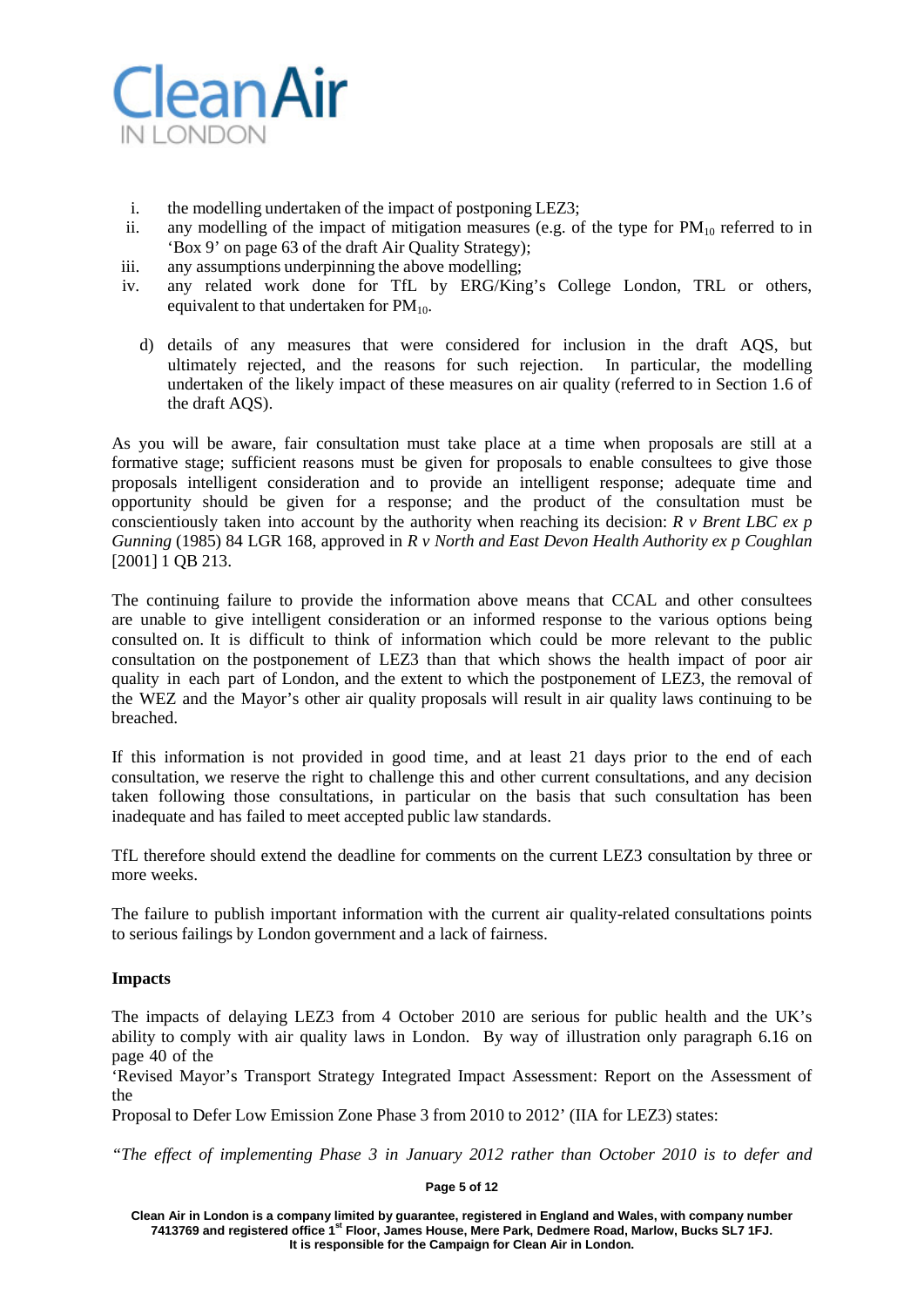

*somewhat reduce the benefit in terms of the emissions of air quality pollutants (by around 10% for PM10 and around 20% for NOx)."*

The costs of implementing LEZ3 are described in paragraph 5.6.35 on page 35 of the IIA LEZ3 states:

*"2010* [one-off] *compliance costs for operators were expected to be in the region of £115-130m. In 2012 this is expected to fall to between £85m-£100m, resulting in an approximate reduction in compliance costs of around £30m."*

It is irresponsible of the Mayor to postpone LEZ3 as he is doing. To implement the scheme urgently and mitigate the financial impact on vulnerable operators, CCAL urges the Mayor most strongly to use part or all the £55m net annual income from the WEZ to subsidise retrofit and scrappage costs for the most vulnerable operators. Amongst other things this would creates a valuable precedent for linking directly road user charging with public health benefits and 'green' jobs.

#### **Other comments or observations on LEZ3 consultation proposal**

CCAL has no further comments here on the implementation of LEZ3 on 4 October 2010 or 'never' since the Consultation dismisses these as 'no longer feasible' or not for consultation. CCAL has the following further comments or observations on the proposed postponement of LEZ3 until 3 January 2012:

#### 1. Boroughs say plans are inadequate

According to a response to Mayor's Questions dated 19 May 2010, six boroughs have expressed concern since 1 November 2009 about the UK complying with EU limit values for  $PM_{10}$  or NO<sub>2</sub>. These include: City of London; Hillingdon; Camden; Enfield; Redbridge; and the City of Westminster. See:

<http://mqt.london.gov.uk/mqt/public/question.do?id=31135>

**Which borough has expressed what concern about which limit value and when? Will the Mayor publish the information? Why are these important concerns not mentioned in the three current consultations i.e. the postponement of LEZ3, the draft AQS and the removal of the WEZ?**

2. 'Most stakeholders' support the [urgent] implementation of LEZ3

Paragraph 2.6.5 of the IIA LEZ3 states:

*"During the consultation on the MTS* [Mayor's Transport Strategy]*, a number of responses were received that related to LEZ Phase 3 which give an insight into the various stakeholder concerns. While most stakeholders supported the continued implementation of LEZ Phase 3* [in October 2010] *and associated environmental benefits, a number of stakeholders (especially those representing business interests) noted the impacts of the recession and the potential economic impact of LEZ Phase 3 on small businesses."*

As early as 18 March 2009, the London Assembly passed the following motion:

#### **Page 6 of 12**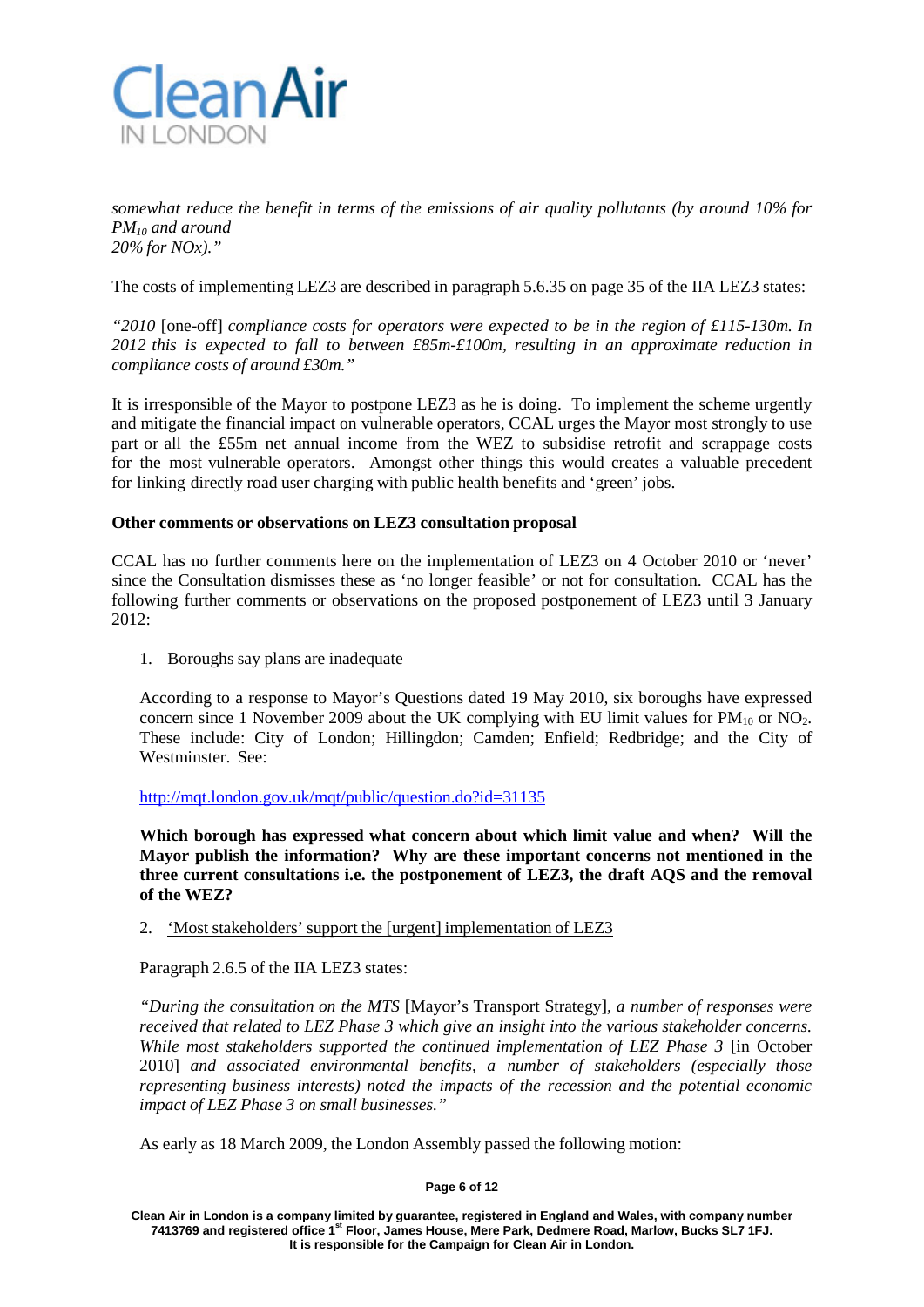

*"This Assembly expresses its concern at the Mayor's stated intention not to proceed with implementation of stage three of the Low Emission Zone in 2010. The Assembly calls on the Mayor to proceed with implementation of stage three in 2010 as originally planned, so as to improve London's air quality and the health of Londoners, and help meet European air quality standards."*

[http://www.london.gov.uk/media/press\\_releases\\_london\\_assembly/assembly-calls-mayor](http://www.london.gov.uk/media/press_releases_london_assembly/assembly-calls-mayor-reinstate-lez-plans)[reinstate-lez-plans](http://www.london.gov.uk/media/press_releases_london_assembly/assembly-calls-mayor-reinstate-lez-plans)

## **Why has the Mayor not listened to stakeholders and the London Assembly?**

#### 3. Defra's plan has 'no margin for error' and (wrongly) includes WEZ

CCAL notes the extraordinary admission in paragraphs 5.6.25 and 5.6.26 on page 33 of the IIA for LEZ3:

*"Defra has undertaken modelling of London's air quality in 2011 to inform its submission to the European Commission for an extension to the PM10 EU limit value deadline from 2005 to 2011. Their modelling only included current measures (e.g. the two initial phases of the Low Emission Zone affecting HGVs, buses and coaches; some hybrid buses etc) as well as natural turnover and national measures. Defra's modelling showed that even without taking further action (i.e. not implementing LEZ Phase 3) London should be compliant with EU limit values by 2011. However, there was no margin of safety* [CCAL emphasis]. *This is a significant risk to compliance with EU limit values given the variations in air quality year by year due to changes in weather conditions and the contribution from external sources.*

*"Consequently, not introducing LEZ Phase 3 at all would reduce the certainty of the EU limit values for PM10 being met in 2011."*

For further details see:

[http://www.tfl.gov.uk/assets/downloads/roadusers/lez/LEZ/LEZ-VO-Impact-Assessment-May-](http://www.tfl.gov.uk/assets/downloads/roadusers/lez/LEZ/LEZ-VO-Impact-Assessment-May-2010.pdf)[2010.pdf](http://www.tfl.gov.uk/assets/downloads/roadusers/lez/LEZ/LEZ-VO-Impact-Assessment-May-2010.pdf)

You will be aware that Article 22 of the Directive requires that a Member State *'shall demonstrate how conformity of will be achieved with the limit values before the new deadline'*. Commission guidance similarly requires that predictions of how  $PM_{10}$  levels are likely to fall must be *'realistic and reliable'*.

It is clear, even from the IIA for LEZ3, that hot weather and/or transboundary air pollution would/are scupper/ing the UK's chance of achieving full compliance with the  $PM_{10}$  daily limit value throughout London – which is a key requirement of a time extension being granted.

Furthermore, with the TEN including the WEZ, when the Mayor has said he will remove it, it seems even more ridiculous to propose postponing LEZ3 to January 2012. Surely this evidence will add to the pressure on the Commission to reject the UK's renewed application for a time extension for  $PM_{10}$ .

**Will the Mayor accept finally, after two years of backward steps by him on air quality, that** 

**Page 7 of 12**

**Clean Air in London is a company limited by guarantee, registered in England and Wales, with company number 7413769 and registered office 1st Floor, James House, Mere Park, Dedmere Road, Marlow, Bucks SL7 1FJ. It is responsible for the Campaign for Clean Air in London.**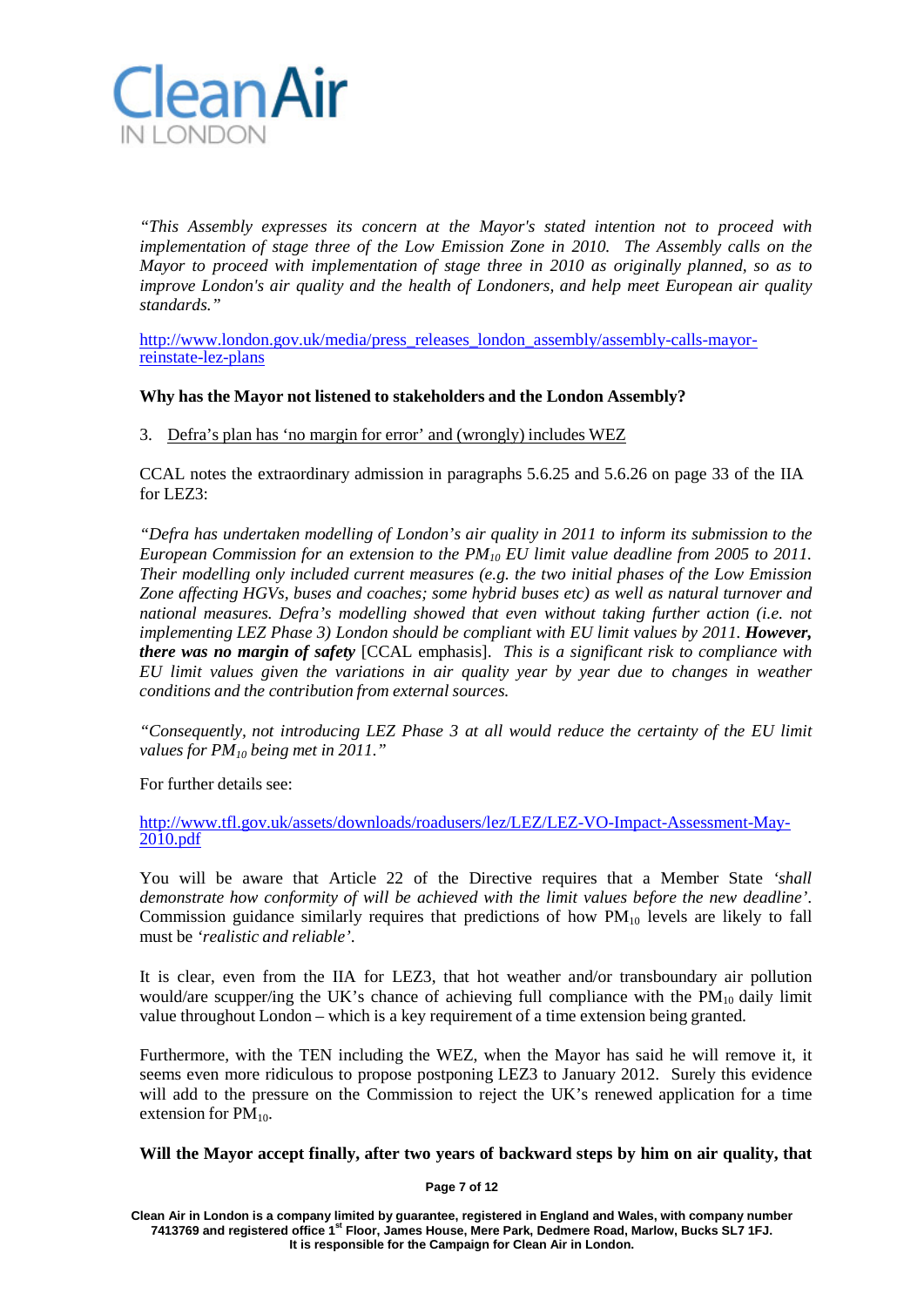

# **a time extension for PM10 until 2011 cannot be justified? What else does the Mayor know about the likelihood of infraction action that could cost up to £300m per year per pollutant?**

## 4. Mayor must publish health study with local breakdowns

The original impact assessment for LEZ3 was prepared when Londoners thought there were 1,031 premature deaths in 2005 due to  $PM_{10}$ . On 28 March 2010, the Mayor estimated there are some 4,300 premature deaths a year in London due partly to long-term exposure to dangerous airborne particles (with a cost of some £2bn a year). With the health impact of poor air quality realised to be much worse than before it is irresponsible of the Mayor to be postponing key mitigation measures not implementing them.

**What can be more important than knowing who is affected by poor air quality so people: are warned about the health risks; can express their concerns; and can propose and request measures that are targeted appropriately? How have these new numbers changed the economic case for LEZ3? When will the Mayor's health study be published?**

#### 5. Failure to publish key reports showing the (successful) impact of the existing LEZ

CCAL submitted Freedom of Information/Environmental Information Regulation requests relating to LEZs on 12 April 2010. TfL responded by releasing several documents to CCAL on 30 May and 7 June subject to copyright and other restrictions i.e. well after the current consultation period was launched for LEZ3 on 17 May. These include:

- i. 'An analysis of air quality data to determine the impact of the London LEZ 2004 to 2008' by AEA dated January 2010 (33 pages);
- ii. 'Emissions related charging: Impact on the vehicle market (Final report for TfL, August 2007)' by Experian (57 pages);
- iii. '(Category 3 Air Quality Monitoring) Analysis of Air Quality Date LEZ Year 1 (2008/09) Results by King's College London and the University of Leeds dated May 2009 (119 pages); and
- iv. 'National Travel Survey Analysis of travel trends for London' dated June 2008' (19 pages).

Amongst other things, these studies show the LEZ is working and provide further evidence the Mayor was wrong to postpone LEZ3. Indeed, the preliminary assessment made by the first of those reports says *"The report notes potentially significant trends in levels of black carbon and PM2.5* [i.e. fine particulate matter] *across the period of scheme implementation"*.

These key studies do not seem yet to be available to the general public to inform their response to the LEZ3 and other air quality-related consultations.

**Why was it necessary for CCAL to seek this information under the FOIA / EIR? Why were these studies not published before the LEZ3 consultation was launched on 17 May 2010? Does the Mayor accept these omissions point to serious failings by London government and a lack of fairness? When will these studies be published?**

6. Mayor seems to think of 'inequality' in terms of 'access to minibuses' rather than lives cut short

#### **Page 8 of 12**

**Clean Air in London is a company limited by guarantee, registered in England and Wales, with company number 7413769 and registered office 1st Floor, James House, Mere Park, Dedmere Road, Marlow, Bucks SL7 1FJ. It is responsible for the Campaign for Clean Air in London.**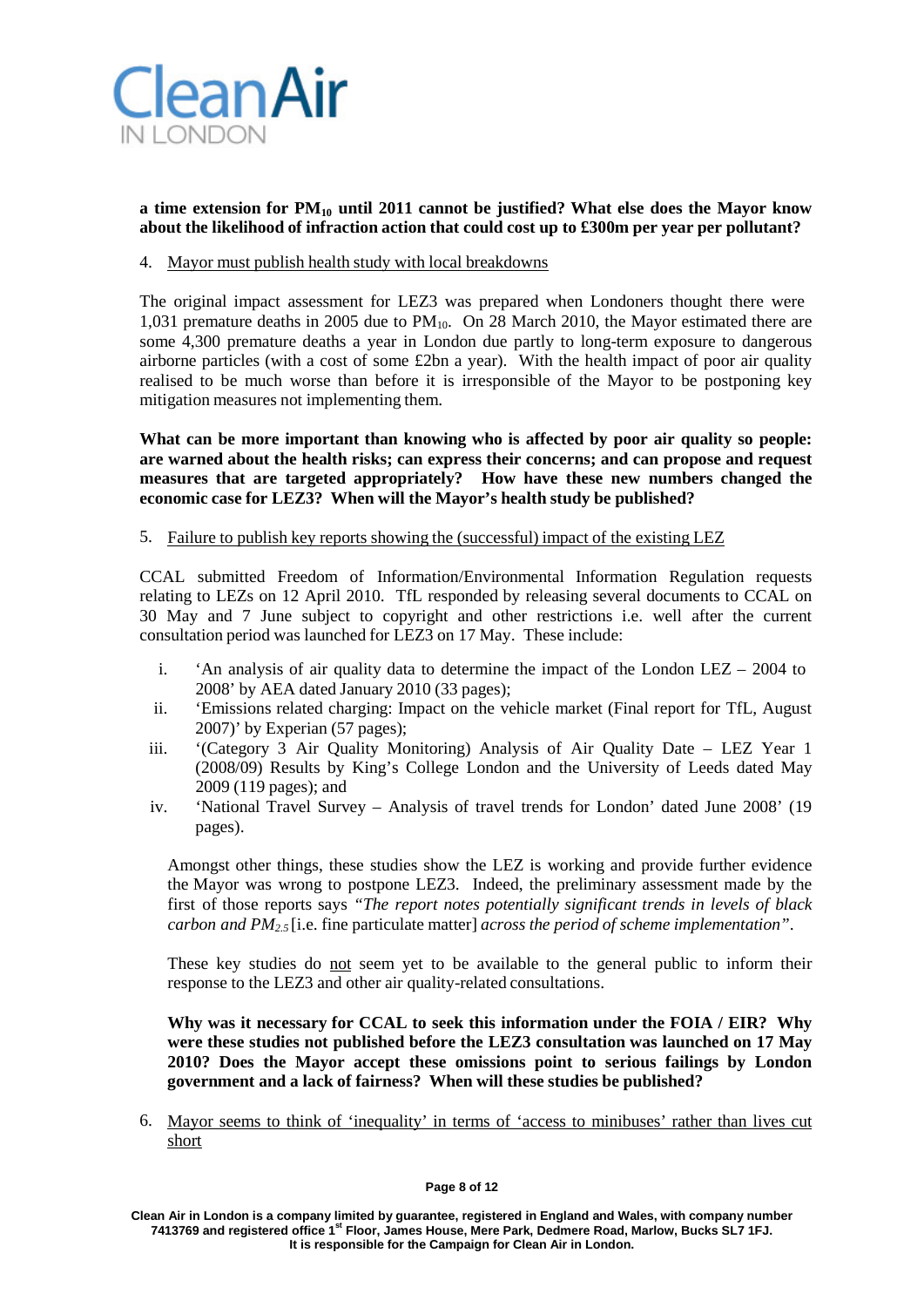

## Paragraph 5.6.41 on page 36 of the IIA for LEZ3 states:

*"In addition, the Equalities Impact Assessment undertaken to guide the development of the scheme, identified that young people, older people and disabled people were seen to be more reliant on minibuses for transport. Charities, schools and similar bodies are likely to be smaller organisations, less able to absorb additional costs to meet the new LEZ standards. This situation would have been exacerbated by the recent recession which has affected charitable giving and the availability of grants from funding organisations."*

How much weight, if any, has been put on the inequality arising from non-white British being exposed, on average, to 17% more of the deadly  $PM_{10}$  than white-British and black-British being exposed, on average, to 30% more of the deadly  $PM_{10}$  than white-British?

# **Does the Mayor think of inequality in terms of 'access to minibuses' (though important) rather than lives cut short by air pollution?**

7. Mayor must abide by public health laws

Paragraph 6.1.7 on page 41 of the IIA for LEZ3 says:

*"The overall assessment of the proposal [to postpone LEZ3 to 3 January 2012] is finely balanced but in light of the factors set out above it is assessed as positive. This reflects that the negative impacts of the proposal are assessed as minor in magnitude – as impacting upon the environment and human health – and the positive impacts as moderate in magnitude – as impacting upon socio-economic factors."*

This seems to be a subjective, even whimsical, judgement which fails to take account of the need to comply with air quality laws to protect public health.

## **Does the Mayor think public health laws are optional – that they do not need to be complied with in full? Let's remember, dying prematurely is even worse than losing your job.**

8. Impact assessment focuses on NO<sub>x</sub> not  $NO<sub>2</sub>$ 

Paragraph 5.6.24 on page 23 of the IIA for LEZ3 states in respect of compliance with the  $NO<sub>2</sub>$ limit values:

*"Assuming an extension is given, the date for achieving EU limit values for NO2 will be 2015. Whilst LEZ Phase 3 is targeted at PM10 emissions, where newer vehicles replace older ones NOx benefits are also provided by the scheme which complement other proposals set out by the Mayor. These proposals include a taxi strategy, a new NOx standard for HGVs, buses and coaches as part of LEZ from 2015, to address NOx emissions. Together with LEZ Phase 3 these play an important role in improving air quality in London, including reducing concentrations of NO2 helping towards meeting relevant EU limit values."*

This is wholly inadequate.

#### **How can we comment intelligently on a proposal that fails to: tell us about its direct impact**

#### **Page 9 of 12**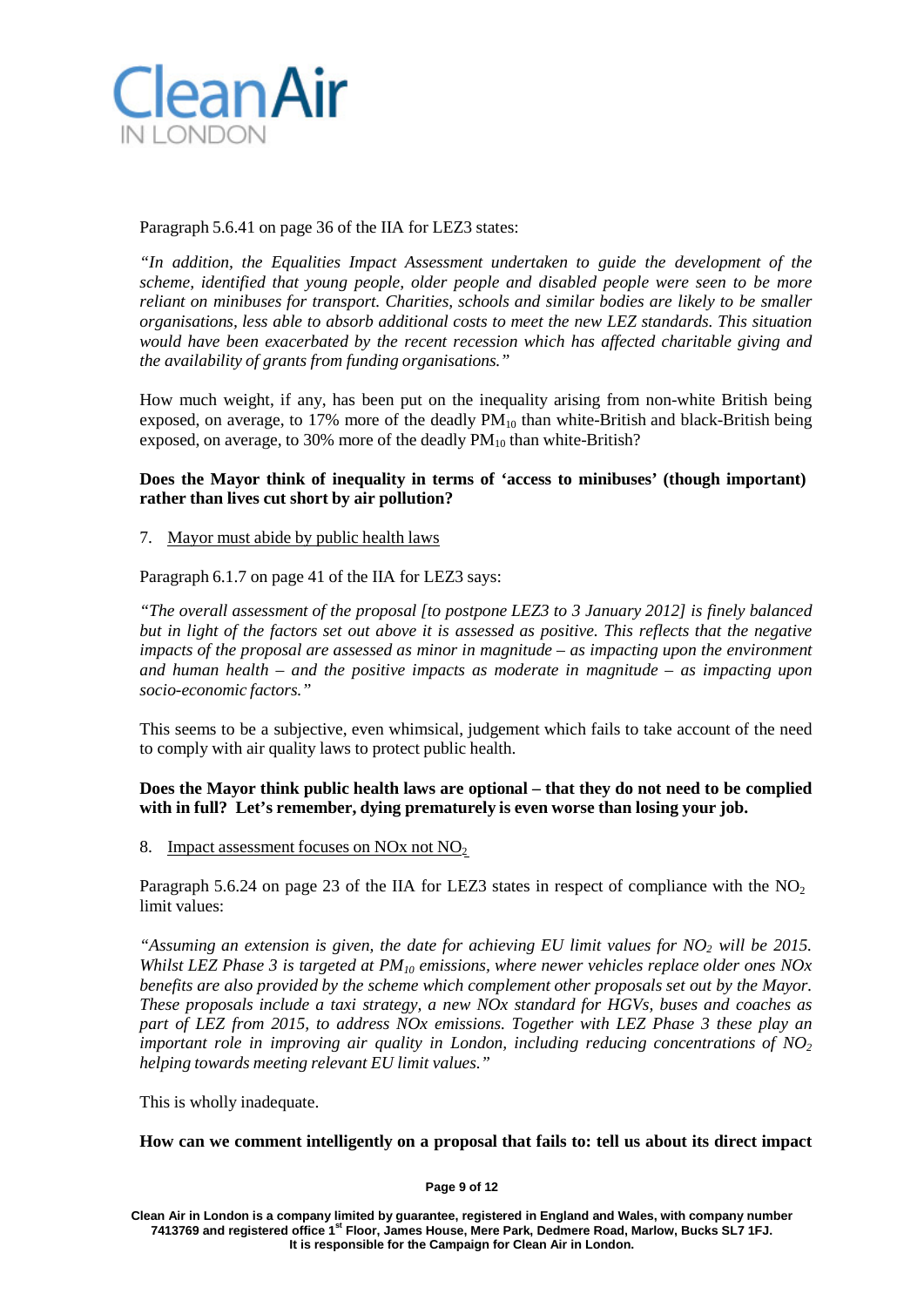

**on NO2 limit values; tell us what will happen if a time extension is not obtained; and does not address how annual mean concentrations of NO2 will be kept below 60 micrograms per cubic metre (**μ**g/m<sup>3</sup> ) (which is a legal requirement) if a time extension is obtained?**

9. Consultation documents fail to provide detail on  $PM_{10}$  population or area exposure or risk of limit values being breached

Variant 1 in Annex A of a report titled 'Proposed London Low Emission Zone Scheme Description and Supplementary Information' dated November 2006 showed that over 15% of those worst affected by poor air quality ( $PM_{10}$  and  $NO_2$ ) were expected to be protected by the implementation of LEZ3 on 4 October 2010. See:

<http://www.tfl.gov.uk/assets/downloads/lez-supplementary-information-november2006.pdf>

Similar information is omitted from the current consultation along with rafts of other crucial information.

**How can we comment intelligently on a proposal that fails to: tell us about its direct impact on PM10 limit values; tell us what will happen if a time extension is not obtained; and does not address whether annual mean concentrations of PM10 will be breached anywhere in London having been attained?**

10. Mayor champions 'white van man' but not retrofit and other 'green' jobs

Paragraph 5.6.40 on page 38 of the IIA for LEZ3 says:

*"Relative to the option of introducing Phase 3 in 2010, the* [2012] *proposal is predicted to have a positive economic impact during the deferral period on those people who use large vans and minibuses, many of the latter being owned and operated by community groups such as schools and charities which contribute to London's rich educational, cultural, heritage and sporting life. Some will have been especially adapted (e.g. to make them wheelchair accessible) at additional cost and may not be easy to retrofit due to their age."*

**What is the total cost to 'green' industries and jobs of the Mayor's decision to decide to suspend a measure which he admits is important for compliance with air quality laws? Has the Mayor taken into account all relevant costs in his latest proposal(s)?**

11. £300m fines per year for each pollutant:

CCAL is pleased there is an official recognition at last that EU fines are 'potentially in the region of £300 million per year for each pollutant'. See paragraph 5.48 in the 'London Low Emission Zone Variation Order: Proposed deferral of the inclusion of larger vans and minibuses in the LEZ from 2010 to  $2012$ .

[http://www.tfl.gov.uk/assets/downloads/roadusers/lez/LEZ/LEZ-VO-Supplementary-Information-](http://www.tfl.gov.uk/assets/downloads/roadusers/lez/LEZ/LEZ-VO-Supplementary-Information-May-2010.pdf) [May-2010.pdf](http://www.tfl.gov.uk/assets/downloads/roadusers/lez/LEZ/LEZ-VO-Supplementary-Information-May-2010.pdf)

The Mayor is wrong to assume the UK will obtain a time extension until 2011 for  $PM_{10}$  and 2015 for NO2 to comply with limit values. Further, even if a time extension were to be obtained for

**Page 10 of 12**

**Clean Air in London is a company limited by guarantee, registered in England and Wales, with company number 7413769 and registered office 1st Floor, James House, Mere Park, Dedmere Road, Marlow, Bucks SL7 1FJ. It is responsible for the Campaign for Clean Air in London.**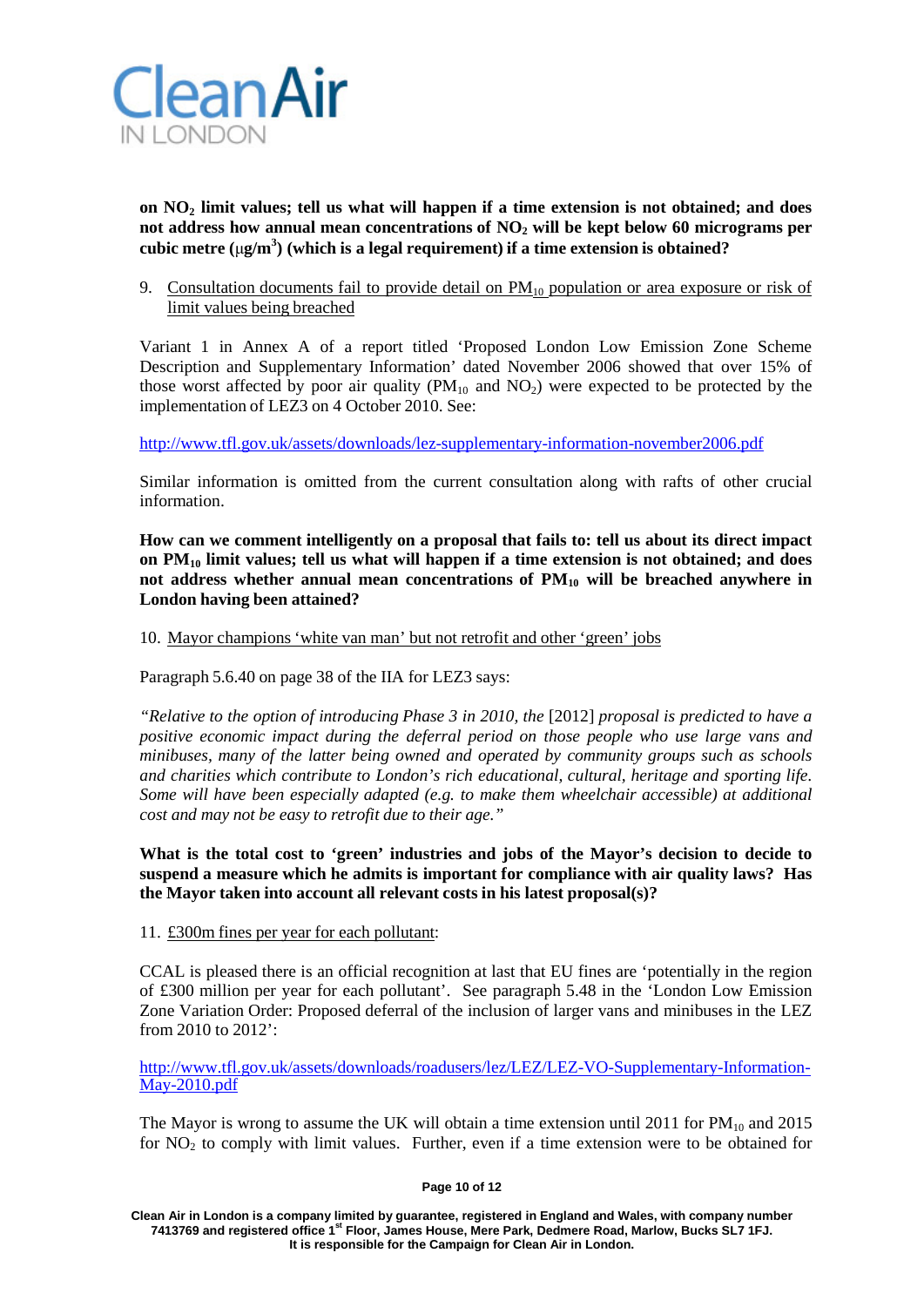

NO2, it is unclear from any of the Mayor's current air quality related-consultations (i.e. LEZ3, draft AOS or WEZ) whether the annual mean concentrations would be kept below 60  $\mu$ g/m<sup>3</sup> from 1 January 2010 which would be a requirement of such a time extension. CCAL considers the UK does not meet the requirements for a time extension for either  $PM_{10}$  or  $NO<sub>2</sub>$  in London.

## **Under what precise legal power or duty does the Mayor believe he can choose to prioritise 'economic benefits' over the need to comply fully with public health laws?**

These are significant omissions individually but, collectively, they suggest serious failings by London government and a lack of fairness.

#### **Inner London low emission zone**

CCAL has urged the Mayor of London and TfL on numerous occasions, including in very detailed submissions, to introduce one or more additional inner low emission zones (or 'Clean Air Zones') in London. This or these would be in addition to LEZ3 and would ban the most polluting diesel vehicles from the most polluted parts of London.

You are aware there were some 40 such inner LEZs in Germany by the end of 2009 with scores more across Europe. See:

<http://www.lowemissionzones.eu/>

CCAL continues to advocate strongly the implementation of one or more of these additional inner LEZs in London. The implementation earlier or simultaneously of a stronger, Berlin-style, inner LEZ might allow the Mayor to slow the tightening of the outer LEZ (all other things being equal). CCAL is not repeating details here, since both the Mayor and TfL have long had such a proposal from CCAL, but would be pleased to meet the Mayor or senior TfL officials to discuss it.

## **Close**

Please contact me if you have any questions or would like more information on any of the points raised in this letter.

With best wishes. Yours sincerely

Simon Birkett Founder Campaign for Clean Air in London

Enclosures

Cc: By hand:

**Page 11 of 12**